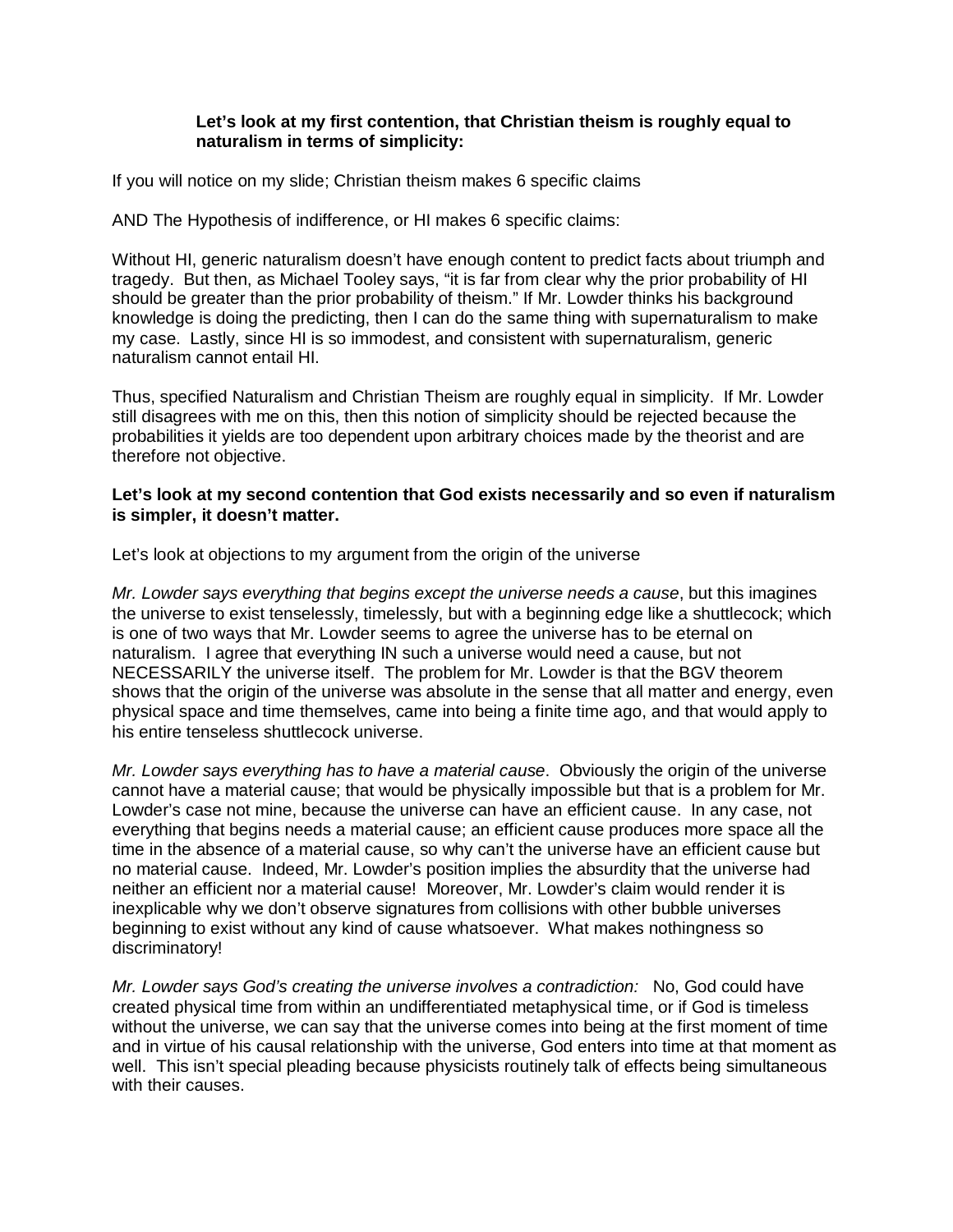*Let's look at objections to my argument from why there is something rather than nothing:* Mr. Lowder seems to agree with the key premise of this argument: everything that exists has an explanation of its existence, either in the necessity of its own nature, or in an external cause. *Mr. Lowder says I'm assuming an infinite cannot exist and that the universe cannot be factually necessary:* No, I am not, the role of an observer in quantum indeterminacy shows that the universe cannot exist in a determinate state out of the necessity of its own nature especially since observers evolve later in the universe, and this is true even if the universe is eternal whether because of an infinite regress or an actually infinite number of things. Therefore, it must have an external cause, namely, a transcendent, necessary, and conscious being. The infinite regress Sinclair was referring to was explanatory, not ontological, and isn't necessary to the key premise at all.

Thus, we have two reasons to think God exists necessarily, and that Mr. Lowder begs the question now when he claims that the universe is intelligible without appeal to supernatural agency.

# **Let's look at my third contention, that Christian theism has more explanatory power and scope than naturalism. Here I'll address Mr. Lowder's 9 arguments**

*1-Does physical matter support naturalism?* No, by definition, God's goodness entails that God would always do God's best. While a world with just God in it is a good world, it is not better than a world with God plus a value-generating universe. Thus, theism entails the existence of physical matter so defined. This cancels Mr. Lowder's argument out, and reveals that Mr. Lowder doesn't really have an argument here at all, but instead is making a prediction of his hypothesis that says an eternal and uncaused universe exists, but he hasn't given any positive reasons to think such a universe exists. Yet another reason the bare existence of the universe doesn't provide evidence for naturalism.

*2-Does a hostile universe support naturalism?* Since I have identified a value-generating universe as God's goal (where embodied moral agents are just one of those goals), we can examine whether God has rationally accomplished this goal by using the known laws of nature. Mr. Lowder appears to think not, given the hostility of the universe. However, from an astronomical point of view, the earliest a planet like Earth could have appeared is when it did appear, 9.2 billion years after the beginning of the universe. This is true for at least 3 scientific reasons: 1-it would take 9.2 billion years to produce life-essential elements not given in the Big Bang, 2- The same dangerous radiating supernova events that are required to produce these life essential elements also preclude life in the universe until after it has expanded for 9.2 billion years, allowing the radiation to dissipate; and 3-the universe has to be as big and as packed full of stuff as it is for its mass-density ratio to be fine-tuned to generate the right expansion rate and volume necessary for all this life-permitting cosmic evolution to take place.

This shows that God has acted rationally and efficiently by front-loading the universe to bring about a planet like Earth to support moral agents as early as physical possible! Besides, what sort of God would actualize a creation which would require periodic intervention to accomplish its goals? Only one with less than perfect knowledge, power, and goodness.

**What about evolution though?** Evolution is actually evidence for theism for at least two reasons: First, if unguided, the known mechanisms of natural selection acting on random genetic mutations operate too slowly to produce intelligent life. Renowned evolutionary biologist Francisco Ayala has recently calculated that the probability of only a quarter of the steps necessary to get intelligent species from evolution on an Earthlike planet anywhere in the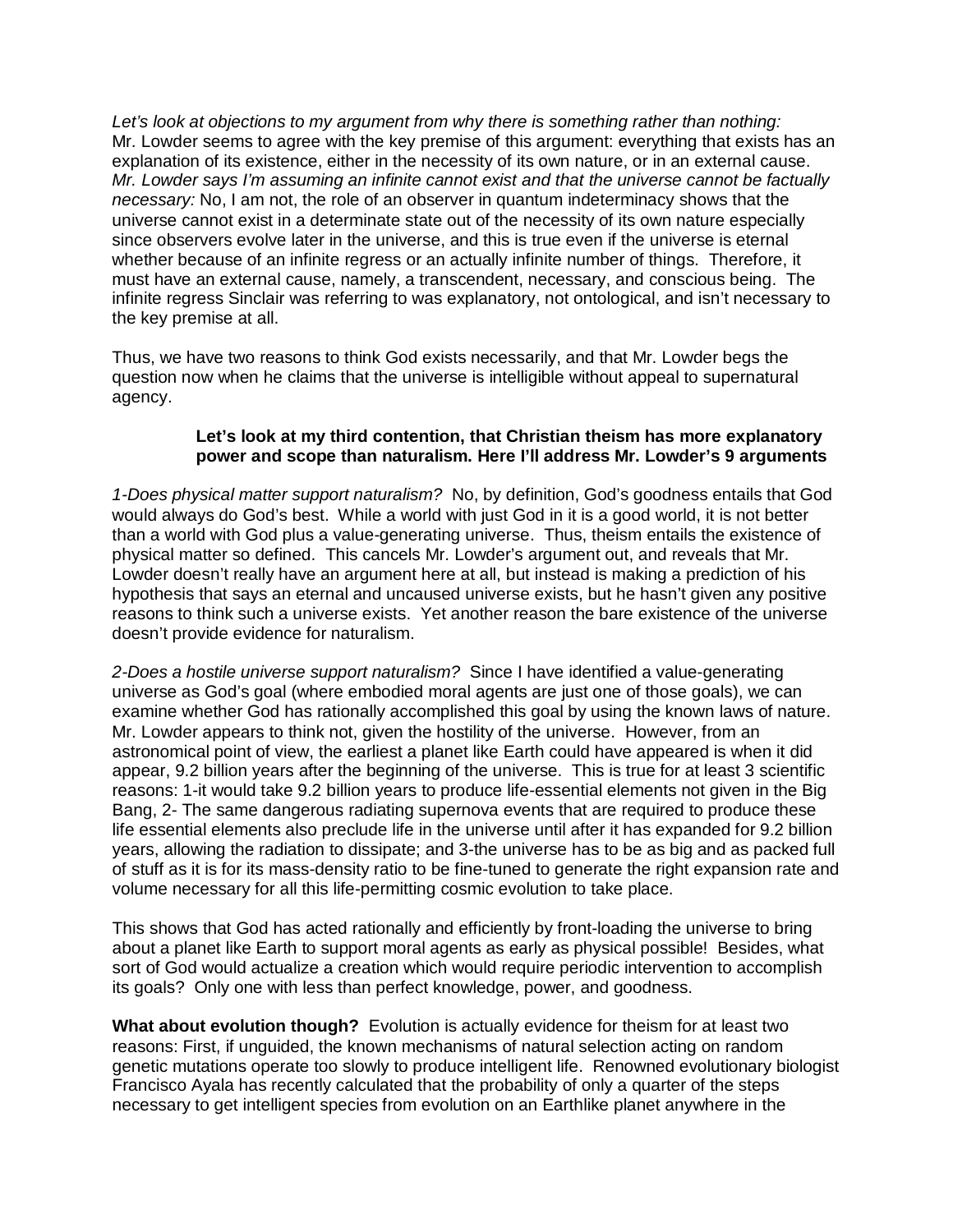universe is less than 10 to the minus one millionth power! This number is so tiny that the evolution of intelligent life is exceedingly unlikely to have occurred even once in the universe. Second, a number of terrestrial and solar system related reasons account for the necessity of a 4.57 billion year delay which implies that the universe was ready to serve as a home for human beings at the earliest imaginable date on the right planet to make discoveries. This is incredibly more likely on theism than naturalism! Thus, the universes astoundingly robust, efficient, and gapless formational economy provides yet another argument for God's existence. Thus, we have 2 defeaters to think it isn't surprising that the universe isn't teeming with embodied moral agents, and 2 defeaters and 1 outweighing argument to think it isn't surprising that so much of the universe is intelligible without appeal to supernatural agency.

#### **Moreover, I think evolution was probably God's only option:**

Many assume, without argument that God could create any biological creatures God wanted to without using evolution. However, this can only be the case if biological creatures have an intrinsic essence. In that case, biological creatures will have the same behavioral dispositions whether or not God uses evolution to create them. However, it is the consensus view in the philosophy of biology that biological creatures have a historical essence acquired from evolution, rather than an intrinsic essence, and that this is a metaphysically necessary truth like water is H20. Therefore, God had to use evolution because it would have been metaphysically impossible to miraculously create a biological creature without an intrinsic essence to behave according to its intrinsic essence. This would be like creating a Prime Minister that is a Prime Number. Thus, it isn't surprising on theism that embodied moral agents are the result of evolution, and why our universe isn't teeming with moral agents more impressive than ourselves. This point also defeats Mr. Lowder's 4th and 5th arguments since they are dependent on the assumption that God didn't have to use evolution.

**Let me offer more objections to Mr. Lowder's 4th and 5th arguments:** A number of philosophers today defend the position that the laws of nature in the actual world are the laws of nature in any possible world as the best explanation for the regularity we observe and because there aren't any laws of nature in biology. But this entails that God could not fine-tune humans so that they only feel pain and pleasure when it is morally necessary, and it would render the facts we know about languishing and flourishing unsurprising on theism since ecosystem stability requires a means to regulate the levels of each category of organisms. Recall that Mr. Lowder quoted Larry Arnhart's work as an objection to *the two arguments I gave which showed that our instinctual moral beliefs and desires predominantly contribute both to survival and reproduction as well as flourishing because they track independently given morally necessary truths. However, Mr. Lowder's quotation of Arnhart actually supports my arguments further. Indeed, the whole point of Darwin's thought experiment was to show that a species instinctual moral desires and beliefs can come apart from reflective necessary moral truths and goods; and that would make objective flourishing biologically impossible, or nearly so. Thus, Mr. Lowder needs to address both of my arguments especially since they outweigh Mr. Lowder's argument from pain and pleasure not always being morally necessary.* Lastly, we should feel relieved that of the 8.7 million different species that have ever existed on Earth, more than 99.9999 percent of them lacked the capacity for any one of the five levels of self-awareness that have been identified. This means that if they suffered at all, they didn't suffer to the extent humans do. Even those that are self-aware probably aren't as self-aware as humans which also implies that they suffer somewhat less than humans. Moreover, I think that since animals aren't persons, they don't have a right to life, and are not wronged when they languish from natural causes.

*6-Mr. Lowder claims that triumph is the exception and tragedy is the rule*, We've heard no evidence to think tragedies are the rule, and if they were the rule then that implies life wouldn't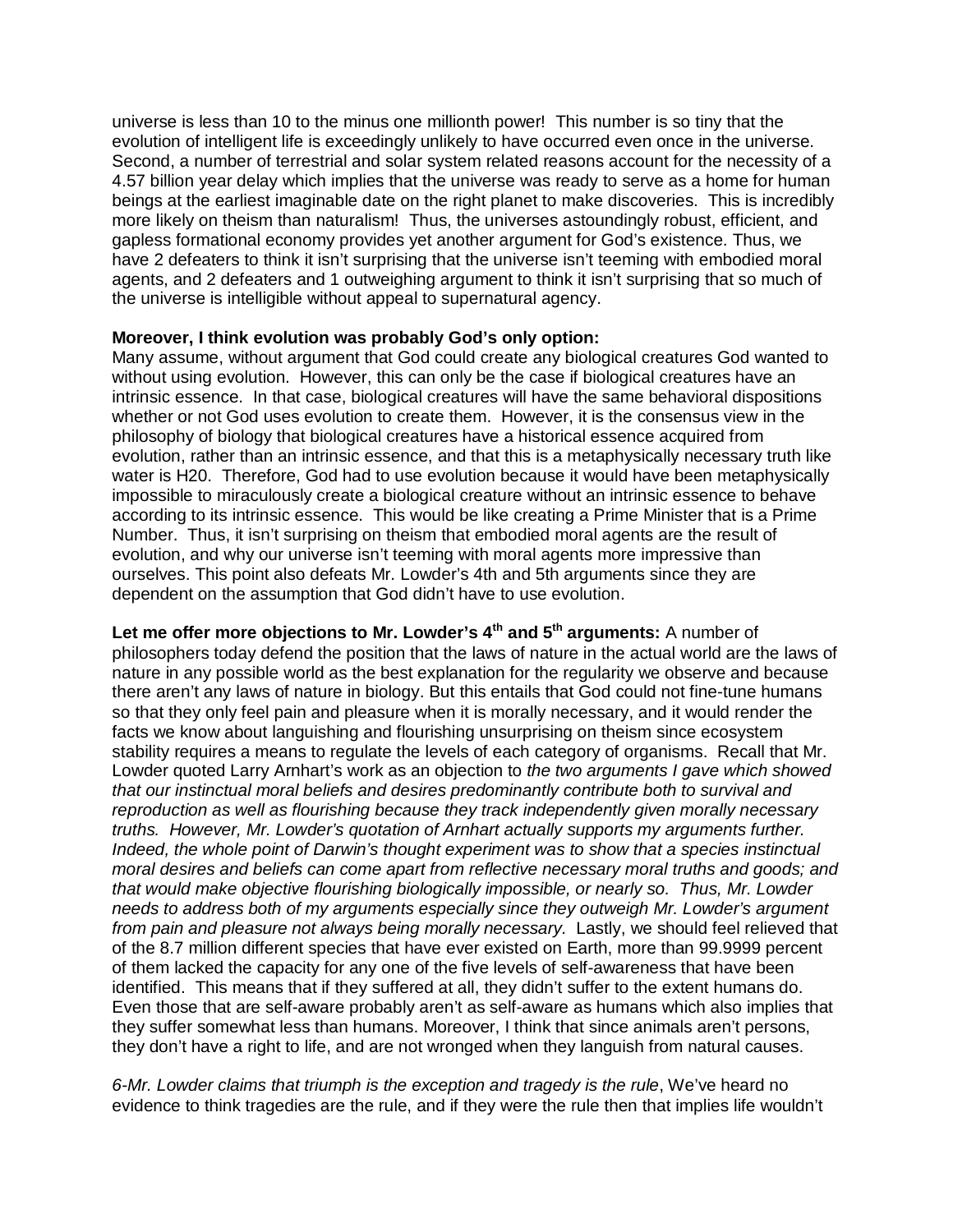be worthwhile, but I gave four arguments to think life is worthwhile and Mr. Lowder never responded. Moreover, to paraphrase Paul Draper, without the hypothesis of indifference, you cannot calculate the probability of tragedies given atheism! Lastly, if God had to use evolution, then it isn't surprising if natural selection was blind to God's morally sufficient reasons that would justify those anomalous cases in the world that appear to us as pointless types of evil.

*What about horrific suffering destroying a person?* Mr. Lowder agrees with me now in his last speech that horrific suffering doesn't destroy people, but he goes on to claim that evolution would make humans this way on naturalism! However, evolution didn't have to make us this resilient, consider the fact that certain protozoans and bacteria regularly engage in programmed cell death, or suicide, when exposed to stresses such as heat that they're fully capable of overcoming.

*What about God not comforting people?* I gave a detailed response to this and Mr. Lowder never responded. *Moreover, feeling God's presence in the midst of intense suffering that God has good reason not to relieve, would probably only spark resentment and serve to block future positive relationships with the young, immature, and emotionally angry. From the victim's perspective, it would be like a police officer watching a woman get raped and not doing anything. The indirect mechanism of comfort that I argued for is a wiser policy, and this shows that Mr. Lowder's argument commits the fallacy of false alternatives.*

Thus, my argument from the worthwhileness of life still stands, and outweighs Mr. Lowder's triumph and tragedy argument.

#### *7-Does mind/brain dependence support naturalism?*

Any soul that acts in the physical world would by definition be performing a miracle. However, this probably requires maximal power. But, it is logically impossible for God to create another maximally powerful being, that would be like saying there are two, everything's. Thus it is impossible, or at least improbable to think God could have created conscious life independently of non-conscious life with a soul. However, the fact that consciousness is probably an emergent property fundamentally different from nonconsciouss matter is itself evidence for theism over naturalism. This also explains the variety and frequency of conditions that severely limit our freedom on theism. *Would this defeat my own argument from embodied moral agents since it precludes libertarian free will? No, because according to the majority of experts who are either compatibilists, or semi-compatibilists, moral responsibility doesn't require libertarian free will, but only control via a reasons-responsive mechanism. If Mr. Lowder wants to defend the minority position of incompatiblism he can do that, but so far he hasn't.*

#### *8-What about ethical disagreement?*

1-This assumes that God has access to moral reasons we haven't already discovered for ourselves, otherwise God's telling us reasons we already know wouldn't resolve any disagreement. But, this is highly unlikely because morality is independent of God. However, if God knows of moral reasons beyond our ken that would settle ethical disagreements, then how much more likely is it that God has morally sufficient reasons beyond our ken that would undercut all of Mr. Lowder's arguments?

2-Second, several ethicists believe both that some moral truths are objective, and that some controversial ethical questions have intrinsically indeterminate answers just like the questions concerning concepts of 'baldness' and 'redness.' This implies that some moral disagreement is inevitable, God or no God.

3-Humans have enough room to grow still based on the moral facts they do know.